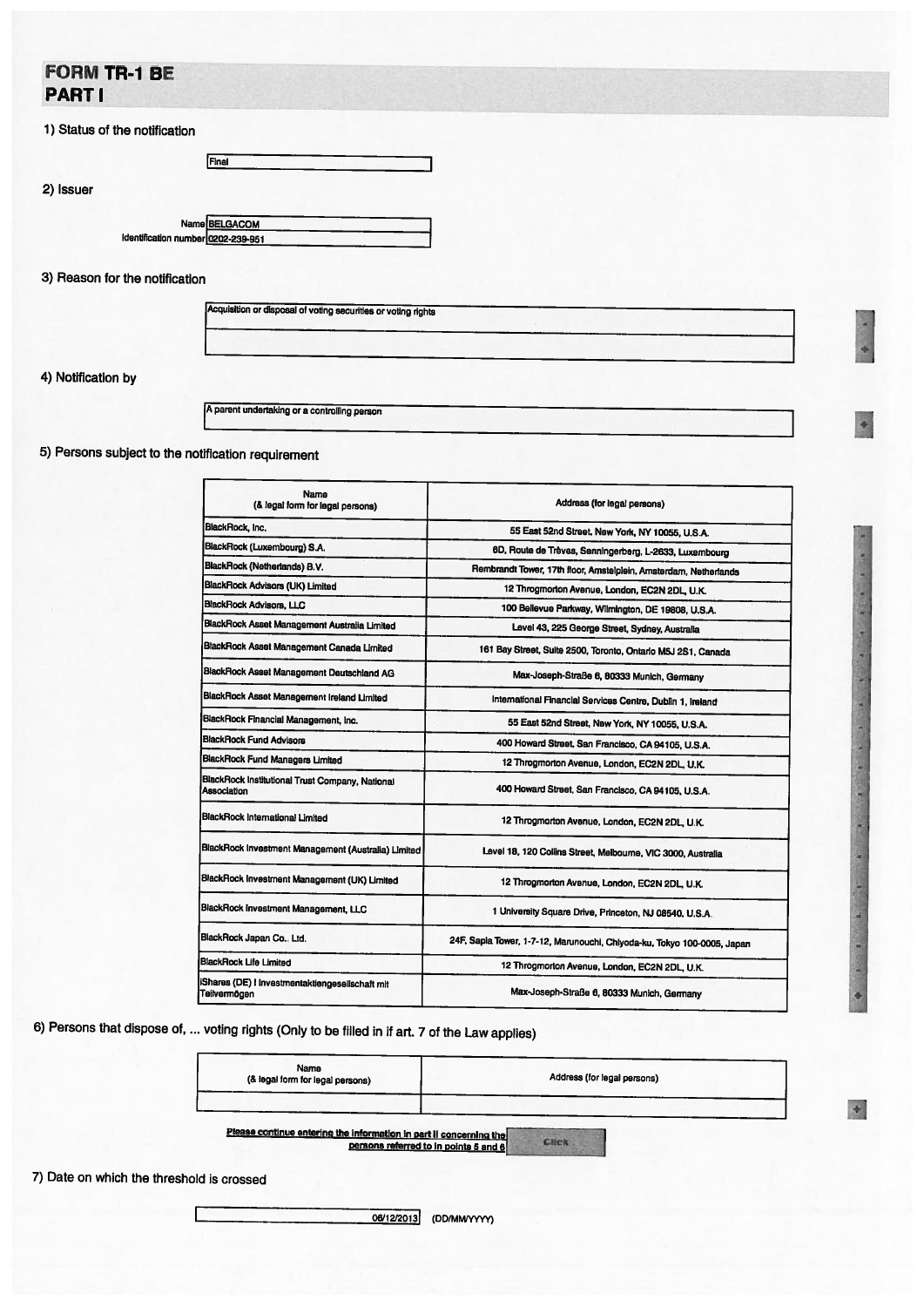8) Threshold that is crossed (in %)

I

If the holding has fallen below the lowest threshold, you have the option of not entering any numbers under point 10

 $\overline{\mathsf{a}}$ 

9) Denominator

338,025,135

Please enter the denominator before filling in the data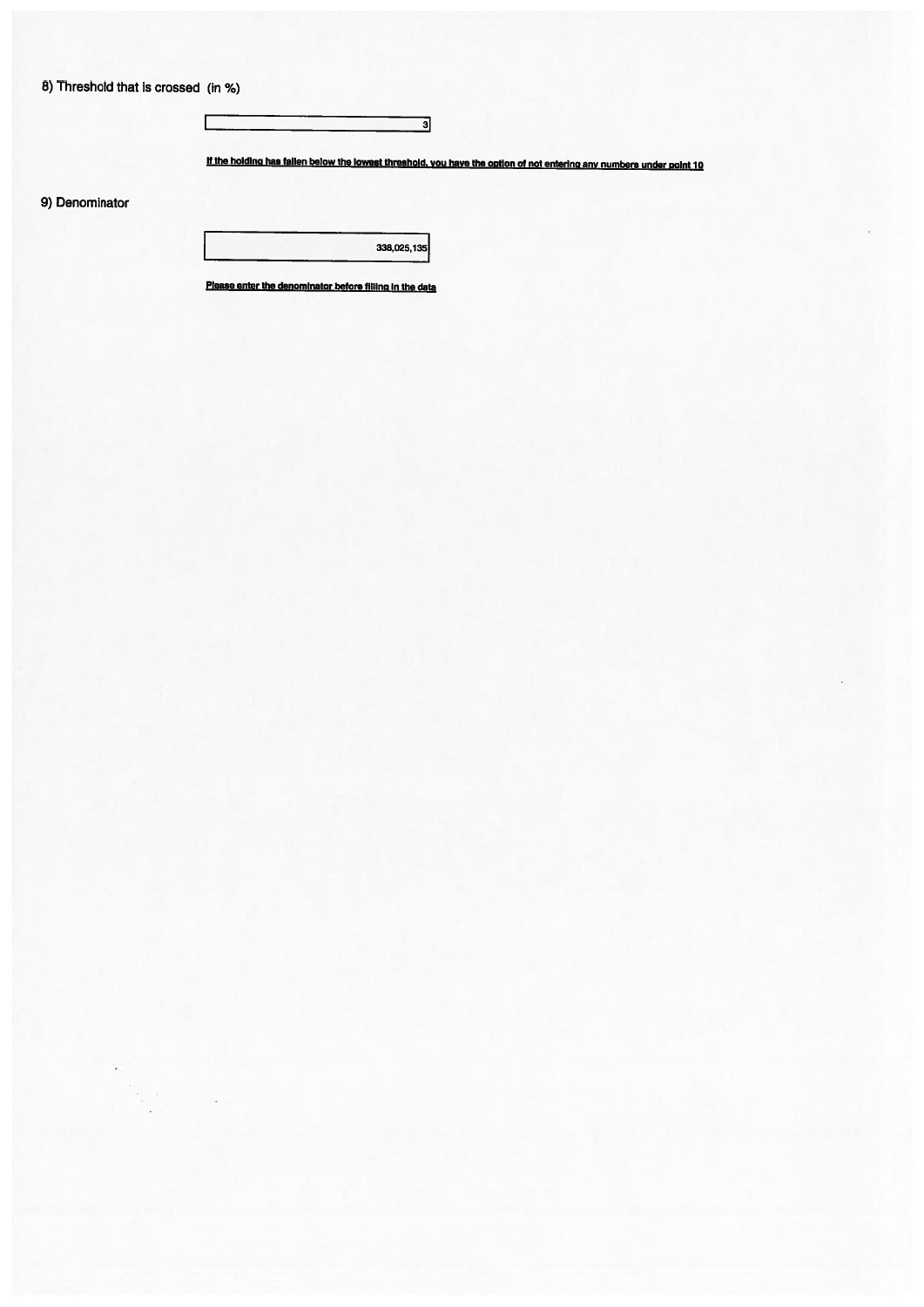## 10) Notified details

| A) Voting rights                                                      | Previous notification |                      |                                 | After the transaction |                                 |
|-----------------------------------------------------------------------|-----------------------|----------------------|---------------------------------|-----------------------|---------------------------------|
|                                                                       | # of voting rights    |                      | # of voting rights              | % of voting rights    |                                 |
| Holders of voting rights                                              |                       | Linked to securities | Not linked to the<br>securities | Linked to securities  | Not linked to the<br>securities |
| BlackRock, Inc.                                                       |                       | $\mathbf{o}$         |                                 | 0.00%                 |                                 |
| BlackRock (Luxembourg) S.A.                                           |                       | 22,988               |                                 | 0.01%                 |                                 |
| BlackRock (Netherlands) B.V.                                          |                       | 26,451               |                                 | 0.01%                 |                                 |
| BlackRock Advisors (UK) Limited                                       |                       | 408,601              |                                 | 0.12%                 |                                 |
| <b>BlackRock Advisors, LLC</b>                                        |                       | 10,971               |                                 | 0.00%                 |                                 |
| BlackRock Asset Management Australia<br>Limited                       |                       | 17,616               |                                 | 0.01%                 |                                 |
| <b>BlackRock Asset Management Canada</b><br>Limited                   |                       | 83,012               |                                 | 0.02%                 |                                 |
| <b>BlackRock Asset Management</b><br>Deutschland AG                   |                       | 1,481,531            |                                 | 0.44%                 |                                 |
| BlackRock Asset Management Ireland<br>Limited                         |                       | 1,805,760            |                                 | 0.53%                 |                                 |
| BlackRock Financial Management, Inc.                                  |                       | 153,821              |                                 | 0.05%                 |                                 |
| <b>BlackRock Fund Advisors</b>                                        |                       | 2,477,328            |                                 | 0.73%                 |                                 |
| <b>BlackRock Fund Managers Limited</b>                                |                       | 61,044               |                                 | 0.02%                 |                                 |
| <b>BlackRock Institutional Trust Company.</b><br>National Association |                       | 2,062,144            |                                 | 0.61%                 |                                 |
| <b>BlackRock International Limited</b>                                |                       | 26,530               |                                 | 0.01%                 |                                 |
| <b>BlackRock Investment Management</b><br>(Australia) Limited         |                       | 18,638               |                                 | 0.01%                 |                                 |
| <b>BlackRock Investment Management</b><br>(UK) Limited                |                       | 313,166              |                                 | 0.09%                 |                                 |
| BlackRock Investment Management,<br>luc                               |                       | 216,844              |                                 | 0.06%                 |                                 |
| BlackRock Japan Co., Ltd.                                             |                       | 178,914              |                                 | 0.05%                 |                                 |
| <b>BlackRock Life Limited</b>                                         |                       | 377.411              |                                 | 0.11%                 |                                 |
| Shares (DE) I<br>Investmentaktiengesellschaft mit<br>Teilvermögen     |                       | 400,863              |                                 | 0.12%                 |                                 |
| subtotal                                                              |                       | 10.143.633           |                                 | 3.00%                 |                                 |
| <b>TOTAL</b>                                                          |                       | 10,143,633           | $\mathbf 0$                     | 3.00%                 | 0.00%                           |

Start with "groups" of holders, Calculate subtotals and then finish with the persons<br>The totals, subtotals and % will be updated once you have clicked on<br>CALCULATE>

| B) Equivalent financial instruments            |                              | After the transaction  |                                       |                                                                                    |                    |
|------------------------------------------------|------------------------------|------------------------|---------------------------------------|------------------------------------------------------------------------------------|--------------------|
| Holders of equivalent<br>financial instruments | Type of financial instrument | <b>Expiration date</b> | Exercise period or date               | # of voting rights<br>that may be<br>acquired if the<br>instrument is<br>exercised | % of voting rights |
|                                                |                              |                        |                                       |                                                                                    |                    |
|                                                | <b>TOTAL</b>                 |                        | (in relation to all expiration dates) | o                                                                                  | 0.00%              |

The totals will be updated once you have clicked on <CALCULATE>

| TOTAL (Voting rights & Equivalent financial<br>linstruments) |                  | # of voting rights | % of voting rights |
|--------------------------------------------------------------|------------------|--------------------|--------------------|
|                                                              | <b>CALCULATE</b> | 10,143,633         | 3.00%              |

11) Chain of controlled undertakings through which the holding is effectively held, if applicable

Please describe, or join a diagram in attachment

BlackRock, Inc. is the ultimate parent company of all legal entities contained herein. With a common voting policy in place across all entities within<br>the group, BlackRock, Inc. maintains control of assets indicated within

12) In case of proxy voting for only one GM

g

E.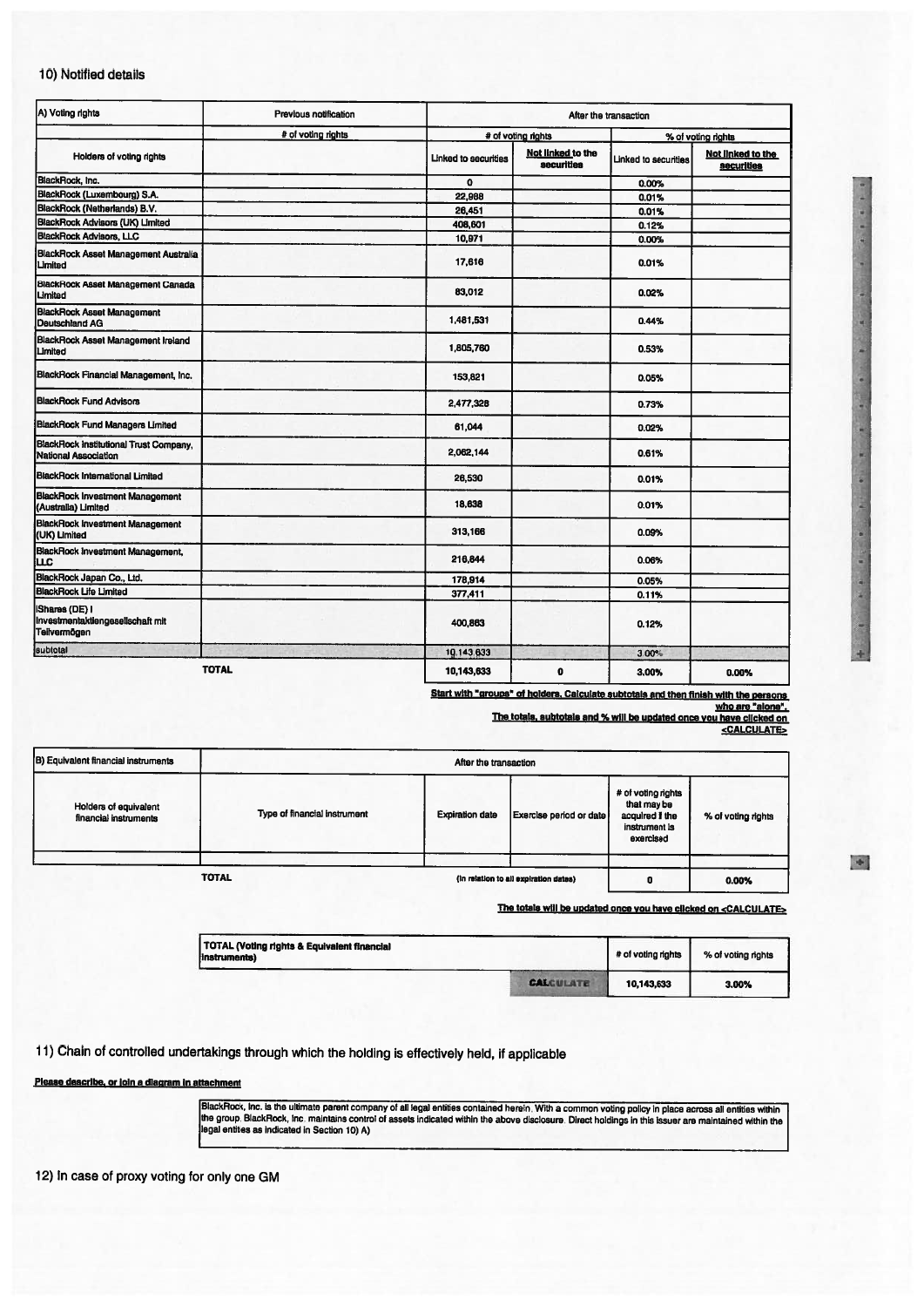| Holder |  |  |
|--------|--|--|
|        |  |  |

 $\overline{\phantom{0}}$